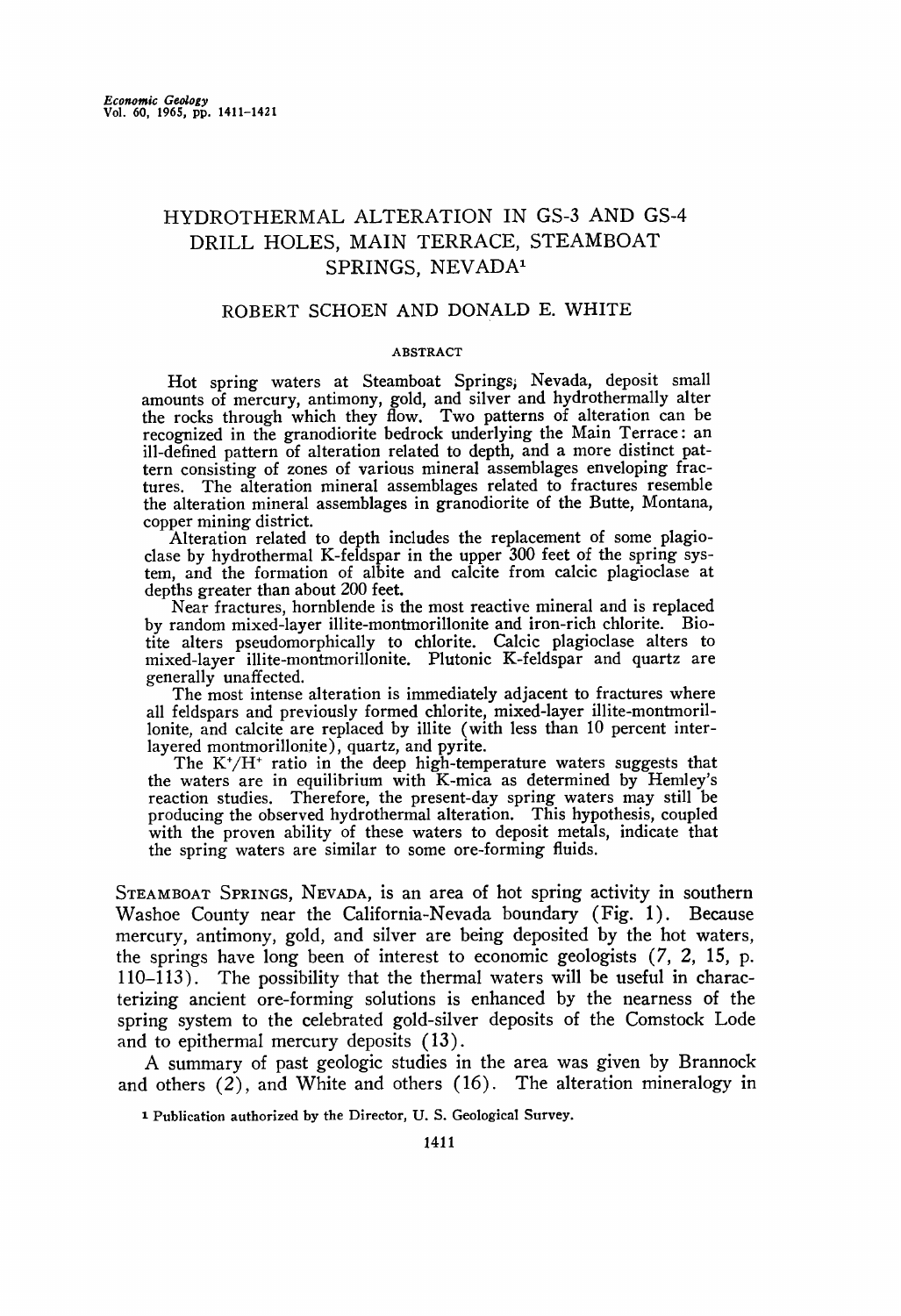÷,



Generalized geologic map of Steamboat Springs thermal area, Washoe FIG. 1. County, Nevada. (From detailed map, D. E. White and others, 1964.)

core from four drill holes at Steamboat Springs was described by Sigvaldason and White (11, 12). The present report describes the alteration mineralogy in the core from two more drill holes in the Main Terrace, the most active part of the area, and considers briefly the relationships between the alteration and the present spring waters.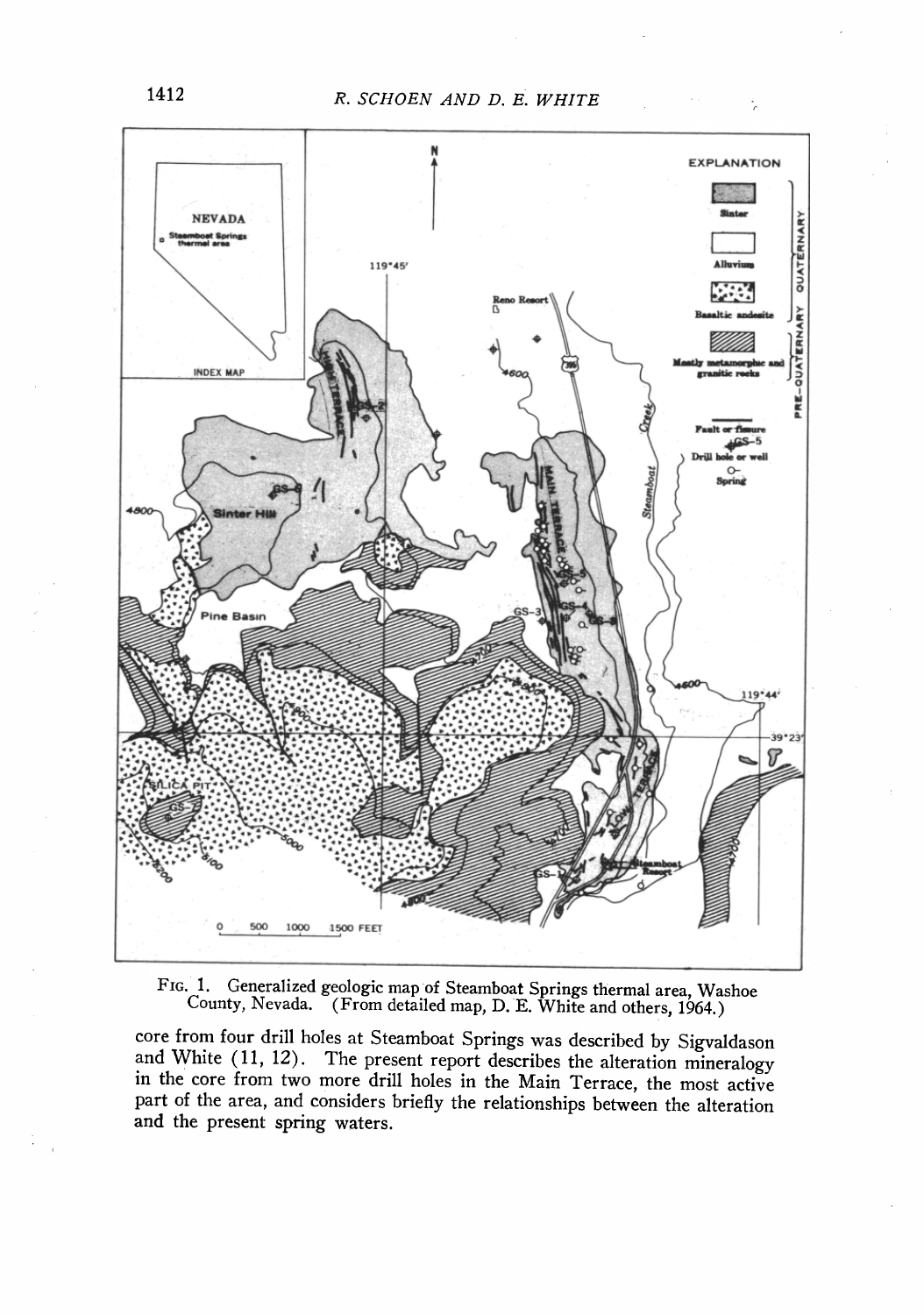**The pattern of rock alteration observed at Steamboat Springs is similar to that reported from Butte, Montana, and other famous mining districts, and we consider it probable that the present-day waters are still producing this alteration. Therefore, in spite of the fact that the metal deposits at Steamboat Springs are not rich enough to be classed as ore (2), the presentday thermal waters may be similar to some ore-forming solutions.** 

**The basement rocks of the thermal area consist of a granodiorite pluton of late Mesozoic age intruded into metasediments and metavolcanics of probable early Mesozoic age. Tertiary and Quaternary volcanic rocks were extruded on the eroded surface of this basement, and andesite dikes were intruded into the granodiorite. Alluvium and silicious sinter were deposited intermittently during and after the last volcanic eruptions. The generalized geology and the locations of drill holes, springs, and fissure systems are presented in Figure 1. The drill holes described in this report, GS-3 and GS-4, intersect only granodiorite bedrock ,below the surficial alluvium and sinter.** 

# **METHODS**

**The mineralogy of the rocks was determined by X-ray diffraction, microscopic study of thin sections, and chemical and spectrographic analyses. X-ray mineralogic analysis was performed on 5 gram samples ground dry for 15 minutes and packed in standard 2 cm aluminum mounts. Clay minerals were concentrated by centrifuging an aqueous suspension and making two successive withdrawals with a pipette of a small amount of suspension**  containing the less than 2  $\mu$  size material (3). The  $\langle 2 \mu \rangle > 0.5 \mu$  fraction **was then sedimented on a glass slide for X-ray diffraction analysis** 

**Significant mineralogic variations in the drill core were determined primarily by X-ray methods. X-ray diffractograms of three samples of fresh granodiorite from outside the hot spring area were the basis for a semiquantitative evaluation of changes in mineralogy effected by alteration.** 

**A strong X-ray peak, most nearly free from interference, was studied for each mineral. The maximum peak height for a mineral, on diffractograms of the three fresh granodiorites, was equated with the average volume percentage of the mineral reported by modal analyses. The maximum peak height was used so that any reduction could be related directly with degree of alteration. A further check on the peak height of quartz was obtained by calibrating against known artificial and natural rock standards. The amount of quartz determined against known standards was 2 to 4 percent less than that reported by modal analyses.** 

**Comparison of the maximum X-ray peak height in the fresh granodiorite with the peak height in altered granodiorite gave a proportion that was assumed to be linearly related to the percentage of the mineral present in the altered rock. We are aware that this assumption is not strictly valid and for this reason calculated abundances are considered to be no more than semiquantitative. The volume percentage increase of all the alteration phases was**  considered to equal the volume percentage decrease of all the primary phases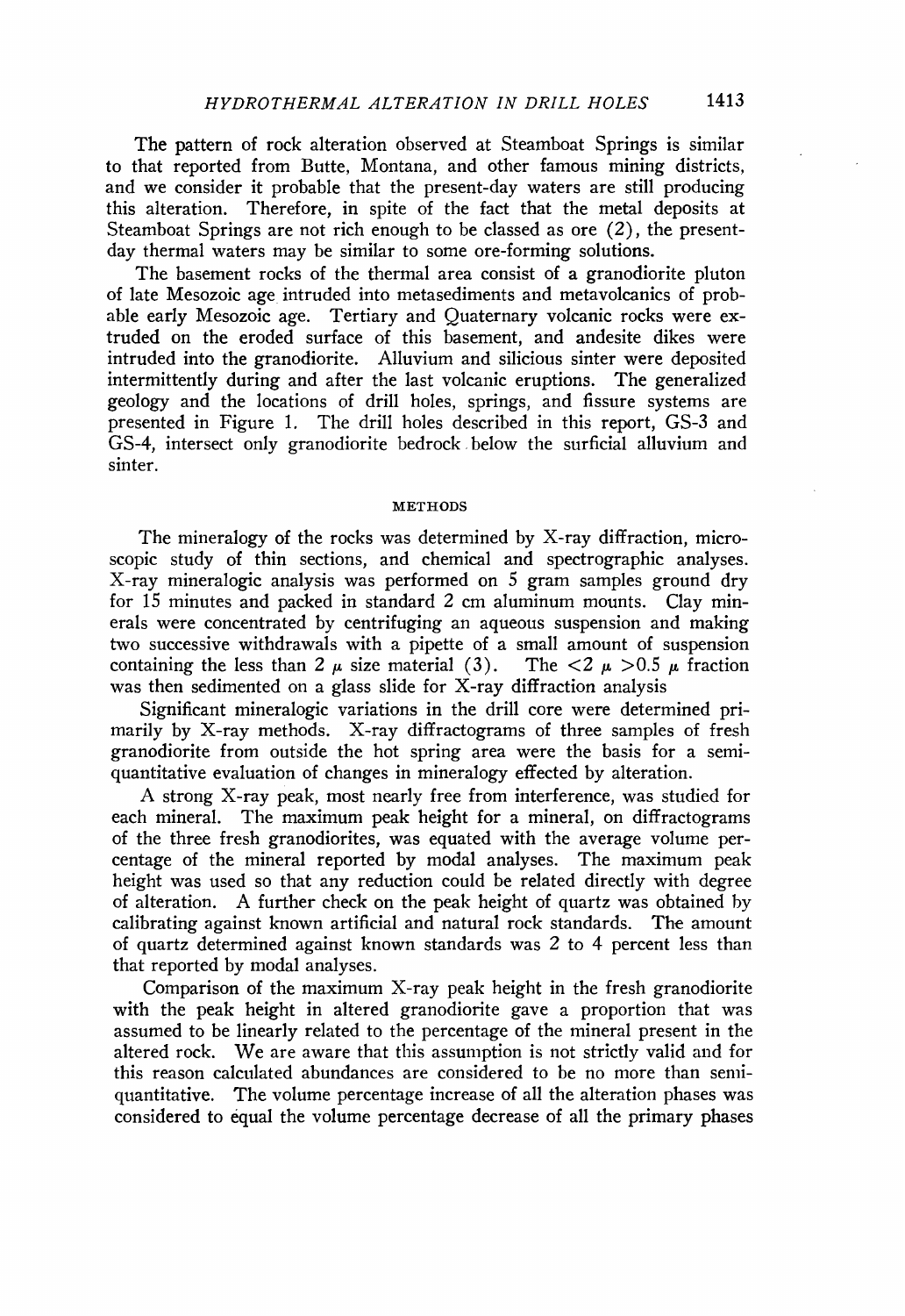**and the distribution of alteration phases was again considered tobe linearly related to peak heights.** 

**Although modal and X-ray analyses of the three samples of fresh granodiorite indicated that quartz was a relatively constant 25 percent, X-ray results for quartz from pieces of almost fresh drill core ranged from 20 to 30 vercent based on the known standards. Two samples GS-3-513 and GS-3- 685 gave values of 16 and 18 percent quartz, respectively. As thin sections show that quartz is not replaced during hydrothermal alteration, this slight variation in quartz values is probably related to the difficulty of selecting representative rock chips from small pieces of diamond drill core. For this reason, X-ray peaks of quartz from altered rocks were interpreted as signifying 25 percent of the rock if they fell within the limits of 16 to 30 percent noted for the fairly fresh granodiorite. Only when the quartz peaks exceeded these limits was a greater percentage of the rock considered to be quartz.** 

**This same reasoning cannot be applied to the other primary minerals in the. rocks because these minerals are all replaced to some degree by the alteration. The accuracy of this method is undoubtedly low; however, its ability to pick up major and even minor changes in mineralogy has been verified in this study.** 

#### **MINERALOGY**

**Fresh granodiorite from just outside the spring area contains plagiodase feldspar (oscillatory zoning near andesine with rims of oligoclase), quartz. orthoclase, biotite, hornblende, and chlorite in decreasing order of abundance. The minor chlorite indicates that even this granodiorite is not entirely fresh.** 

**Granodiorite within the spring area is altered in relation to its distance from flow channels and presumably to the size and length of time each flow channel has existed. In addition, there is an ill-defined pattern of alteration related to depth. However, even the freshest granodiorite from the diamond drill holes is devoid of hornblende except sporadically near the surface in GS-1 drill hole (11, p. Dl17). Hornblende is clearly the most unstable mineral in the hydrothermal environment.** 

**Drill Hole GS-\$.--The fissure system of the Main Terrace, along which alteration is most intense, dips to the east, away from GS-3 (Fig. 1; detailed log in White and others, 1964, table 3). Hence, the granodiorite is relatively fresh except near fractures. Abundances of minerals computed from the X-ray data are plotted semiquantitatively in Figure 2. Major variations in percentages ofthe minerals occur at shear zones and veins, which are indicated along the right side of Figure 2. Sampling was not sufficiently closely spaced to define all zones of intense alteration.** 

**Alteration controlled by fractures can be divided arbitrarily into a less intense zone of argillization away from fractures and an intensely altered zone of sericitization adjacent to fractures. The intensity of alteration is considered here to be the degree to which hydrogen metasomatism has affected the rock (6).** 

**Thin sections show that in the argillic zone biotite is first bleached and**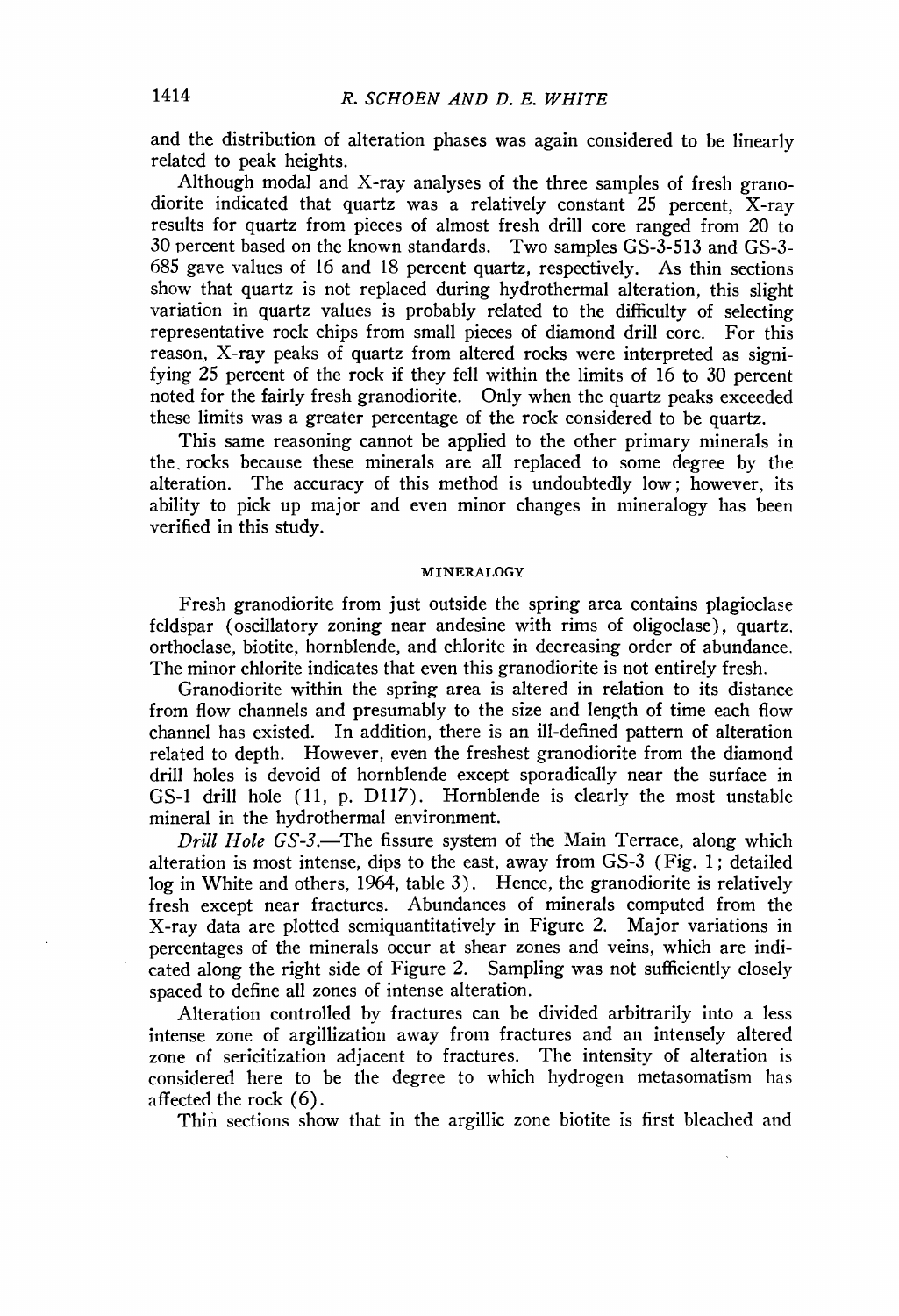then is replaced by chlorite. The chlorite replaces the bleached biotite pseudomorphically without any visible change in volume and with the same crystallographic orientation. The more calcic cores of the zoned plagioclase



FIG. 2 (Left) Semiquantitative plot of mineralogy from drill hole GS-3, Main Terrace, Steamboat Springs. Straight lines arbitrarily drawn between points of observation.  $Ch =$  chlorite.

FIG. 3. (Right) Semiquantitative plot of mineralogy from drill hole GS-4, Main Terrace, Steamboat Springs. Straight lines arbitrarily drawn between points of observation.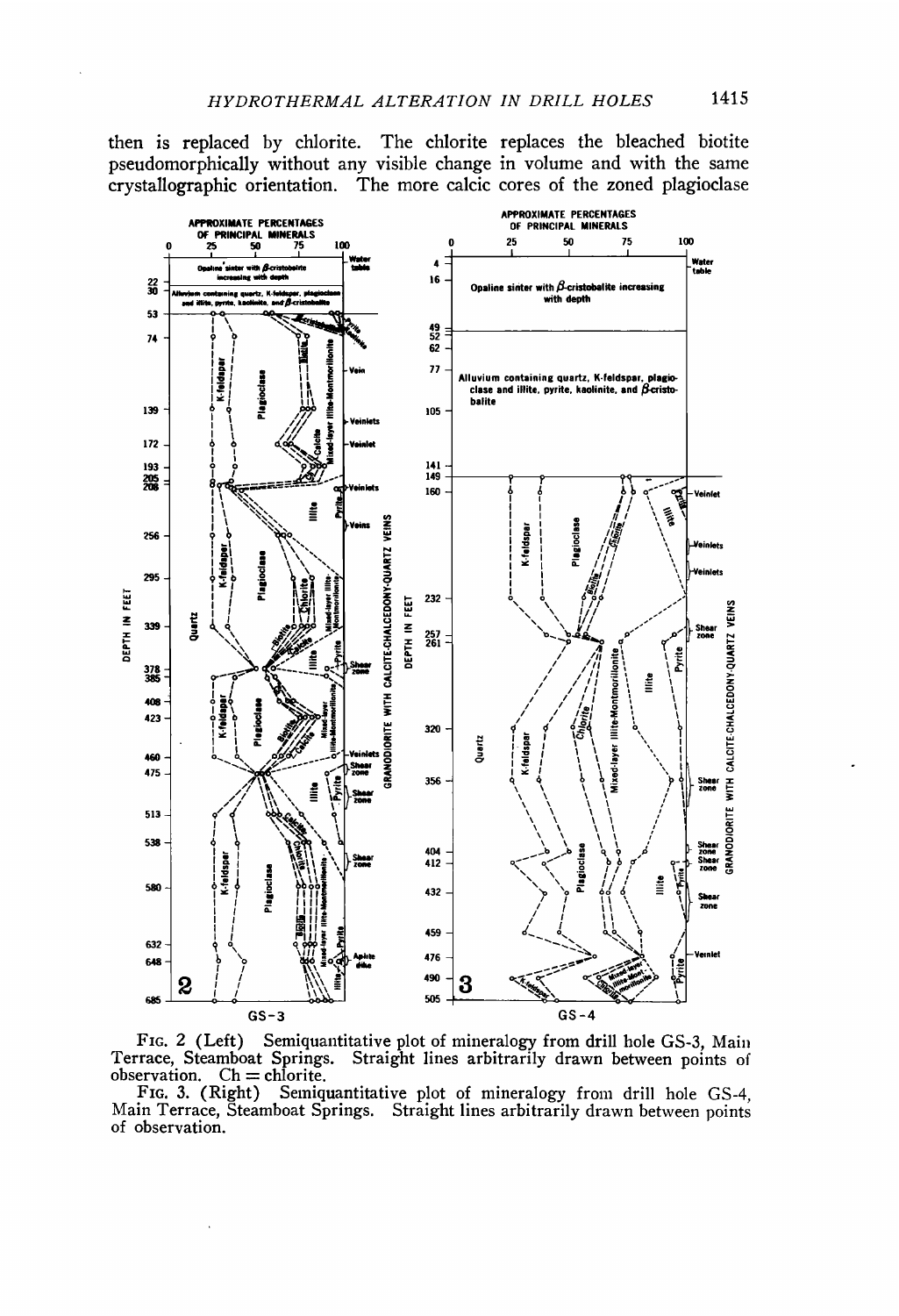**crystals are replaced by fine-grained wormy mixed-layer illite-montmorillonite with low birefringence and a low index of refraction of about 1.53 or less. Quartz and orthoclase are unaltered in the argillic zone.** 

**In the sericitic zone adjacent to fractures, only illite (sericite of Hemley and Jones, 1964, p. 542) quartz, and pyrite appear to be stable. Finegrained illite with less than 10 percent interlayered montmorillonite and with fairly high birefringence is produced from the mixed-layer illite-montmorillonite of the argillic zone. Illite also replaces all remaining plagioclase and some orthoclase; where carried to completion all orthoclase is replaced. Chlorite, an alteration product itself, is replaced pseudomorphically by coarsegrained white mica that is probably chemically similar to the illite, and by pyrite. Chalcedonic silica forms in the sericitic zone, presumably from silica that is released by alteration of silicates in both the argillic and sericitic zones. The intense alteration of the sericitic zone overrides all lesser degrees of alteration including that related to depth.** 

**Most of the fractures enclosed by sericitized granodiorite are filled with calcite, chalcedony, and quartz. Above the depth of 174 feet calcite is absent from these veins, evidently because of the increasing solubility of calcite with decreasing temperature.** 

**Away from fractures, in the argillic zone that constitutes most of the rock**  in GS-3 drill hole, certain mineralogic changes related to depth can be defined. **At depths greater than about 200 feet the calcic cores of plagioclase crystals are sometimes replaced by albite that is crystallographically parallel or nearly parallel to the original sodic rims. Patches of calcite also are found replacing the cores of calcic plagioclase crystals at depths greater than about 200 feet. These minerals occur in addition to, rather than instead of, mixed-layer illitemontmorillonite.** 

**Above a depth of about 300 feet some plagiodase is replaced by hydrothermal K-feldspar in a manner similar to, but much less extensive than, that**  described by Sigvaldason and White (12) in the upper part of GS-5 drill hole. The hydrothermal K-feldspar is not distinguished from original The hydrothermal K-feldspar is not distinguished from original **orthodase in Figure 2.** 

**As previously stated, the intense alteration of the sericitic zone destroys the alteration minerals of the argillic zone as well as the alteration minerals related to depth. However, the degree of development of the sericitic zone is itself related to depth, being somewhat weaker near the surface. For this reason, complete replacement is not always effected in shallow sericitic zones.** 

**X-ray diffractograms of the**  $\langle 2 \mu \rangle$  **fraction show that the hydrothermal clay ranges from a well crystallized illite (with less than 10 percent interlayered montmorillonite) with a 10 angstrom periodicity that is relatively unaffected**  by heating to 550°C for 1 hour and glyclolation, to a random mixed-layer **illite-montmorillonite with up to 45 percent montmorillonite layers. The mixed-layer illite-montmorillonite yields X-ray reflections similar to those reported by MacEwan (8, p. 167). This includes a reflection at about 30**  angstroms without integral sub-order reflections. This phenomenon has been **interpreted (14, p. 217; 8, p. 167) as due to some statistical regularity within a long sequence of layers.**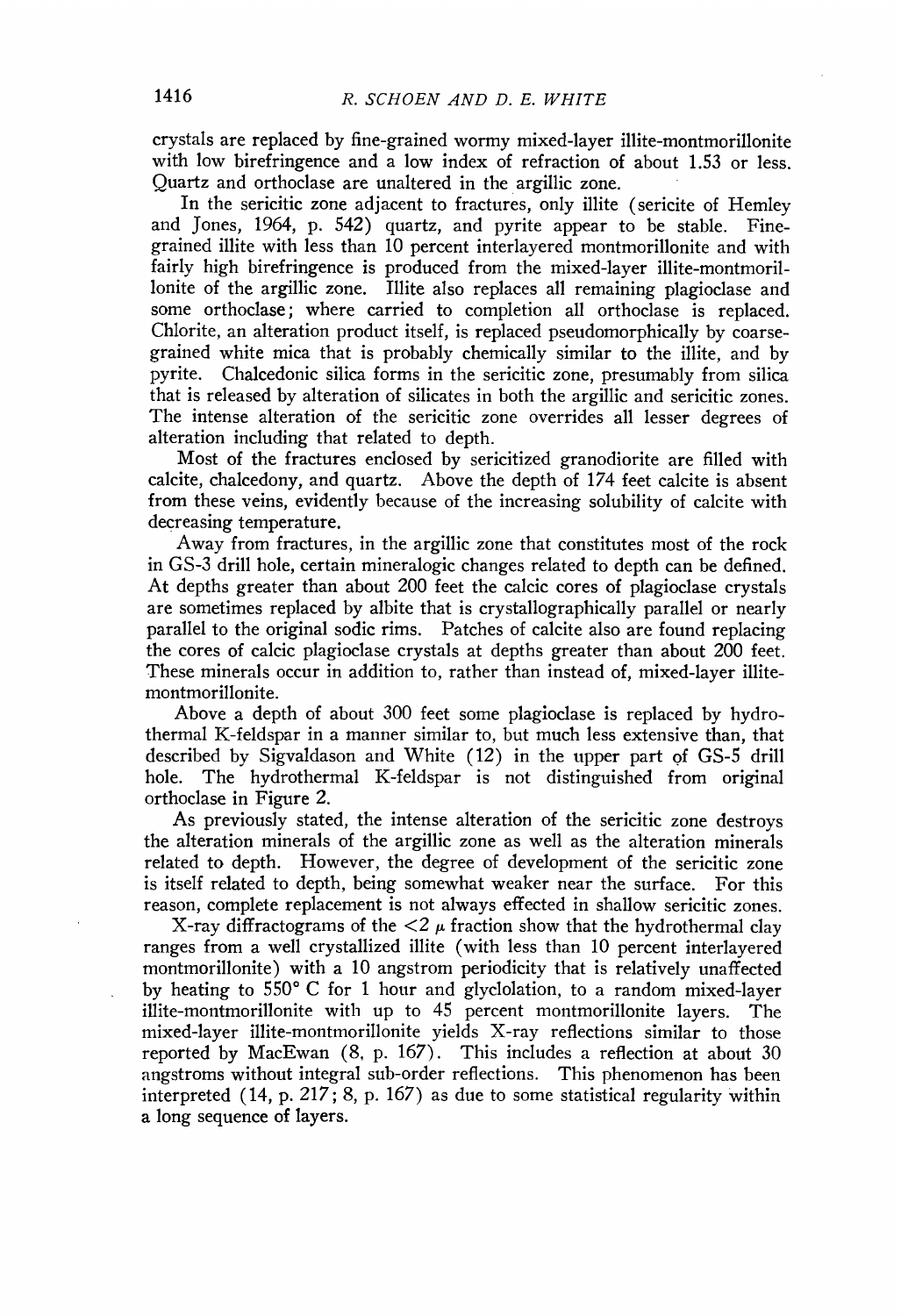**Away from zones of intense alteration, mixed-layer illite-montmorillonite with a large percentage of montmorillonite layers is the abundant clay mineral. As zones of intense alteration are approached, the percentage of montmorillonite layers decreases. In the zones of intense alteration illire with less than 10 percent interlayered montmorillonite is the only clay mineral. These conclusions, derived from X-ray diffractograms of highly altered and less altered pieces of core, are corroborated in thin sections by a general increase of the lowest index of refraction of the mixed-layer illite-montmorillonite with more intense alteration.** 

**Although the change from mixed-layer illite-montmorillonite to nearly pure illire seems to be continuous in the samples studied, two apparently distinct phases are indicated by X-ray diffraction in some samples. Therefore, illite and mixed-layer ilIite-montmorillonite are represented by separate fields in Figure 2, but the short-dashed boundary between them indicates our uncertainty of the nature of the difference.** 

**The upper part of drill hole GS-3 passes through hot spring sinter and arkosic alluvium. Some of these rocks were altered in the past by strong sulfuric acid solutions percolating down from the then-existing surface to the water table in existence at that time. The sulfuric acid was formed by oxidation of hydrogen sulfide gas that separated at the water table from the rising spring waters. Similar acid conditions exist locally today on the Main Terrace, particularly adjacent to fissures, and an outstanding example has been described from GS-7 drill hole in the Silica Pit area I mile west of the Main Terrace (12).** 

**The silicious sinter deposits consist entirely of amorphous opal at the**  surface but increasing amounts of  $\beta$ -cristobalite (high cristobalite) occur at depth, formed by crystallization of opal. The  $\beta$ -cristobalite is distinguished **by a strong X-ray peak near 4.10 angstroms. Arkosic alluvium consisting of disintegrated granodiorite and fragments of volcanic and metamorphic rocks is composed dominantly of quartz, K-feldspar, and plagioclase. Where**  leached by acid the alluvium contains quartz, kaolinite,  $\beta$ -cristobalite and small **amounts of pyrite, illire and rarely alunite.** 

**For the purpose of examining the alteration effect of rising waters on the rocks, the near-surface acid leached zone must be ignored.** 

**Drill Hole GS-4.--The mineralogy of drill core from GS-4 is plotted on Figure 3. The observed minerals and the pattern of alteration is similar to that of GS-3. However, because GS-4 intersects many closely spaced fractures related to the easterly dipping main zone of fissures that control up-flow of thermal waters (Fig. 1), the rock mass has been more pervasively altered. This is indicated in Figure 3 by the virtual absence of biotite and replacement calcite and the relative abundance of pyrite, hydrothermal quartz, and illite with little interlayered montmorillonite. Original plagioclase is relatively rare in GS-4, and much chlorite that replaced biotite has in turn been replaced pseudomorphically by white mica.** 

**An anomalous situation is found near the bottom of GS-4. Intensely altered core from a depth of 476 feet containing illite, quartz, and pyrite is devoid of K-feldspar and yet contains abundant albitic plagioclase. A similar**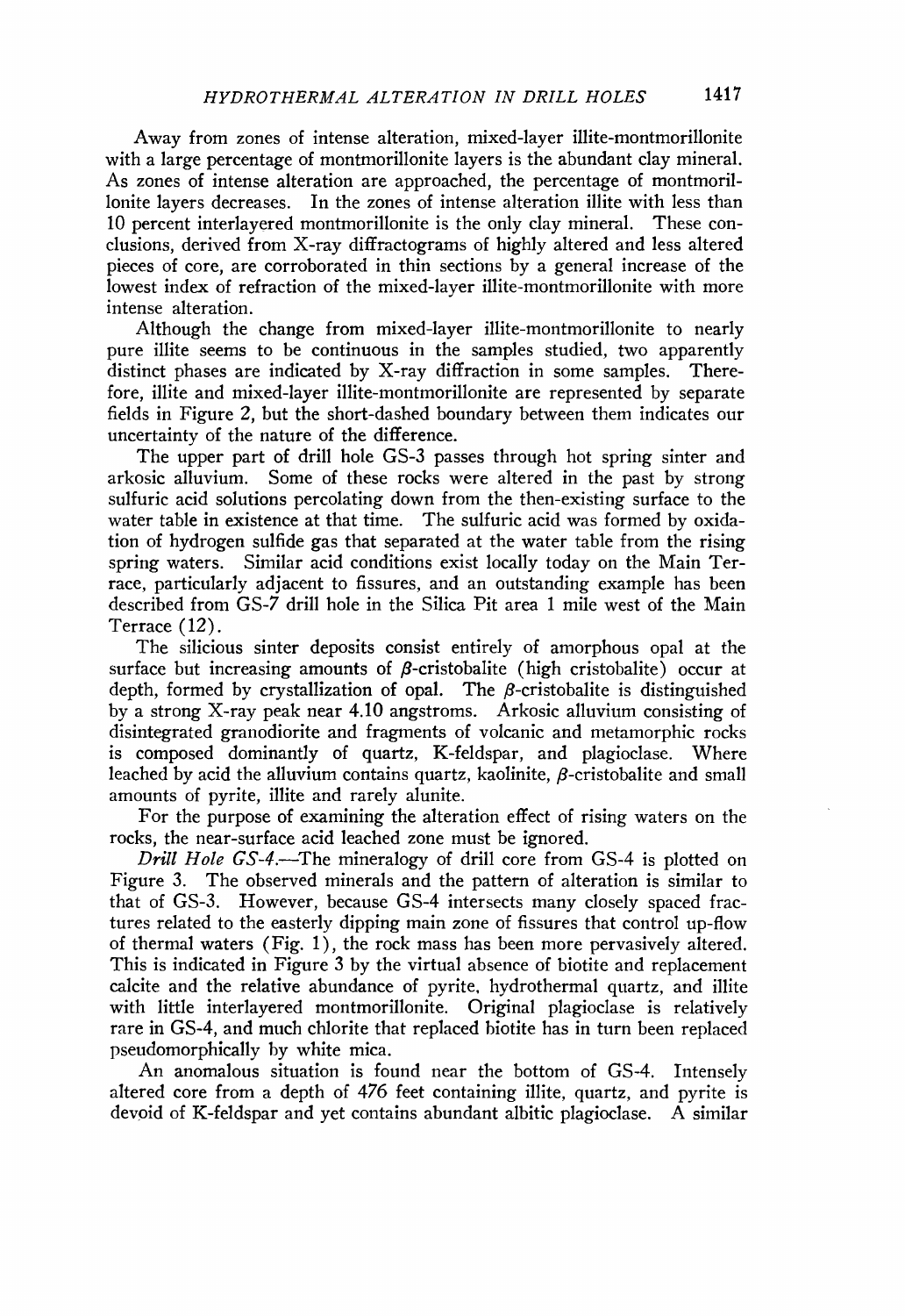**situation occurs at a depth of 505 feet although K-feldspar and chlorite are not completely replaced. The retention of plagioclase in the intensely altered zone of sericitization has not been noted elsewhere at Steamboat Springs.** 

# **GEOCHEMISTRY OF ALTERATION**

**Twenty-five rock analyses made by standard rapid methods (10) were available for study of the rocks from GS-3 and GS-4. Analyses recalculated**  to constant rock volume show that  $K_2O$ , S,  $H_2O$ , and some  $CO_2$  are added during alteration, and SiO<sub>2</sub>, Na<sub>2</sub>O, and some CaO are lost. The losses and **gains of these chemical components can be related in detail to the changes in mineralogy previously described.** 

**'Hornblende, the mineral most susceptible to alteration, is replaced by mixed-layer illite-montmorillonite and iron-rich chlorite. Sodium and calcium probably first go into montmorillonite and then into solution during alteration and are removed from the rock. Some calcium forms calcite during this initial stage of alteration.** 

**Chlorite, which typically occurs in pseudomorphic replacement of biotite, is green and pleochroic and generally exhibits an anomalous brown interference color. However, interference colors from some chlorite range from anomalous blue up to first order red. The chlorite flakes with red interference colors are length-slow and are interpreted to be iron-rich (1). Presumably potassium and silica and possibly some magnesium are lost and water added during the alteration of biotite to chlorite. The released potassium is probably fixed nearby in mixed-layer illite-montrnorillonite that is replacing plagioclase feldspar. Analyses indicate that the illite is phengitic with the magnesium presumably derived from biotite and hornblende.** 

**The alteration of plagioclase feldspar to mixed-layer illite-montmorillonite and calcite follows the often observed pattern of greatest instability for calcic plagioclase followed in the most intense alteration by the more sodic plagioclase. Silica, calcium, and some sodium are released as products of this alteration.** 

**The most intense alteration observed in GS-3 and GS-4 produces illire from mixed-layer illite-montmorillonite by the fixation of potassium from the hydrothermal fluid. K-feldspar also alters to illire in this environment. The pseudomorphic replacement of chlorite by coarse-grained white mica (sericite) releases iron which combines with sulfur from solution to form pyrite. This causes an inverse relationship between chlorite and pyrite. Direct replacement of biotite by sericite, without an intervening stage as chlorite, has not been demonstrated.** 

**Silica is released to solution during the alteration of all the primary silicate minerals and chlorite. Analyses indicate that intense alteration slightly**  reduces the amount of  $SiO<sub>2</sub>$  in a rock, but figures 2 and 3 show that quartz **increases considerably in the intensely altered rocks. This paradox can be explained by the fact that about 75 percent of the fresh granodiorite is composed of minerals that yield some silica to solution during alteration. Much of this silica precipitates in the intensely altered rocks adjacent to veins, thus**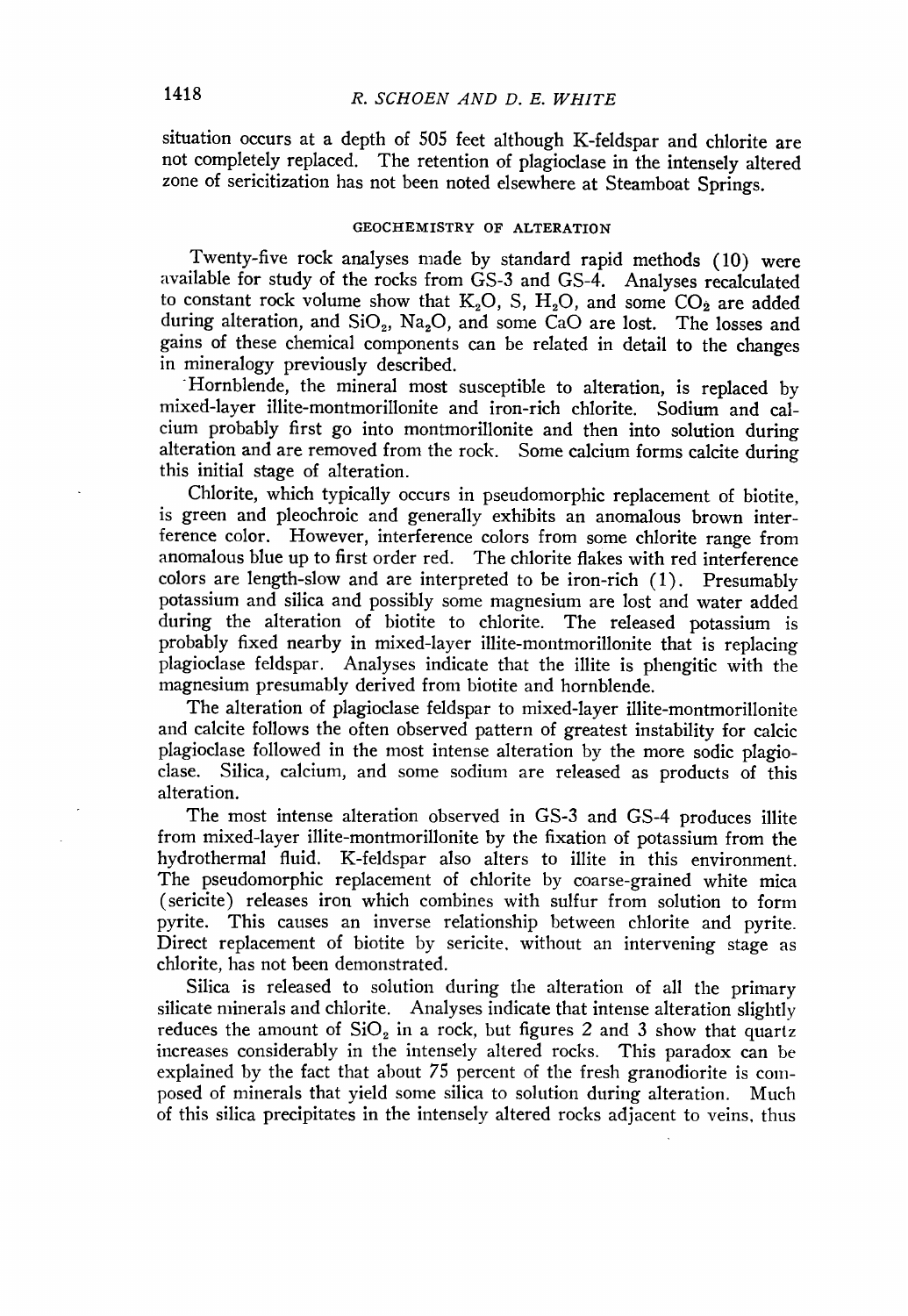**explaining their higher quartz content. But some silica escapes from the rock either to precipitate in the veins or to be carried off in the rising**  solutions. This loss of silica explains the lower SiO<sub>2</sub> content of rocks from **the most intensely altered zone.** 

**The pattern of alteration observed in GS-3 and GS-4 is very similar to that reported from Butte, Montana (9). At Butte, mild alteration yields a zone of montmorillonite and chlorite, and intense alteration destroys all original and early hydrothermal minerals and yields sericite, pyrite, and quartz. However, at Butte these two zones are separated by a zone in which montmorillonite and chlorite are converted to kaolinite. In GS-3 and in GS-4, no intermediate kaolinite zone is found.** 

**Comparison of the mineralogy of GS-3 and GS-4 with GS-1, 2, 5, and 7, described by Sigvaldason and White (11, 12), indicates generally good**  The agreement is especially good for GS-5, which is on the **Main Terrace 425 feet north of GS-4. The kaolinite reported at depth in**  GS-1 on the Low Terrace may be equivalent to the intermediate kaolinite zone **of Butte. We do not yet understand why kaolinite is developed so extensively**  in the Low Terrace, apparently unrelated to oxidation of H<sub>a</sub>S above the **water table, but is absent in the deep alteration of the Main and High Terraces.** 

**The mineral assemblage illite-quartz-pyrite, found in the sericitic zone**  immediately adjacent to fractures, is inferred to be in stable equilibrium with **the deep hydrothermal fluid that moved upward along the fractures. The composition of this fluid can be inferred from experimental data on aqueous fluids in equilibrium with illite and can be compared with present-day hydrothermal fluids of the Steamboat Springs system.** 

**At the temperature of the rocks in the lower part of the drill holes (about**   $170^{\circ}$  C), illite would be stable in a solution whose molal ratio of  $K^+$  to  $H^+$  was between  $10^{8.4}$  and  $10^{8.2}$  in the presence of quartz and at a total pressure of **1,000 atmospheres. These values are extrapolated from the experimental**  data Hemley got from 200°C to 500°C (6 p. 548, and 5, p. 245). The **effect of the much lower pressure in the drill holes (from 10 to 25 atmospheres) is presumably to move the stability field of illite to slightly lower K\*/H\* ratios.** 

**An average value for K\* in waters from drill holes GS-3, 4, and 5 is 65 ppm**  or a molality of  $1.67 \times 10^{-8}$ . Water at depth, with all  $CO<sub>2</sub>$  in solution, has about 650 ppm total CO<sub>2</sub>. Thermodynamic calculations based on theoretical values for the dissociation constants of  $H_2CO_3$  at high temperature (4) indicate a molality of H<sup>+</sup> of  $7.94 \times 10^{-7}$  for this water at 170° C. These calculations take into account the activity coefficients of the hydrogen and bicarbonate ions **at 170 ø C. The effect of sodium not balanced by chloride, which must be balanced by bicarbonate, is also included in the calculations. Using these values the K\*/H\* molal ratio of the present-day thermal waters at depth**  is 10<sup>8.8</sup>. This value lies in the kaolinite stability field close to the extrapolated **boundary between kaolinite and illite. However, the effect of lower pressm'e would place this K+/H" value slightly within the illite stability field.** 

Similarly, the calculated Na<sup>+</sup>/H<sup>+</sup> molal ratio in the present-day thermal waters is 10<sup>4.5</sup>, a value also lying in the extrapolated kaolinite stability field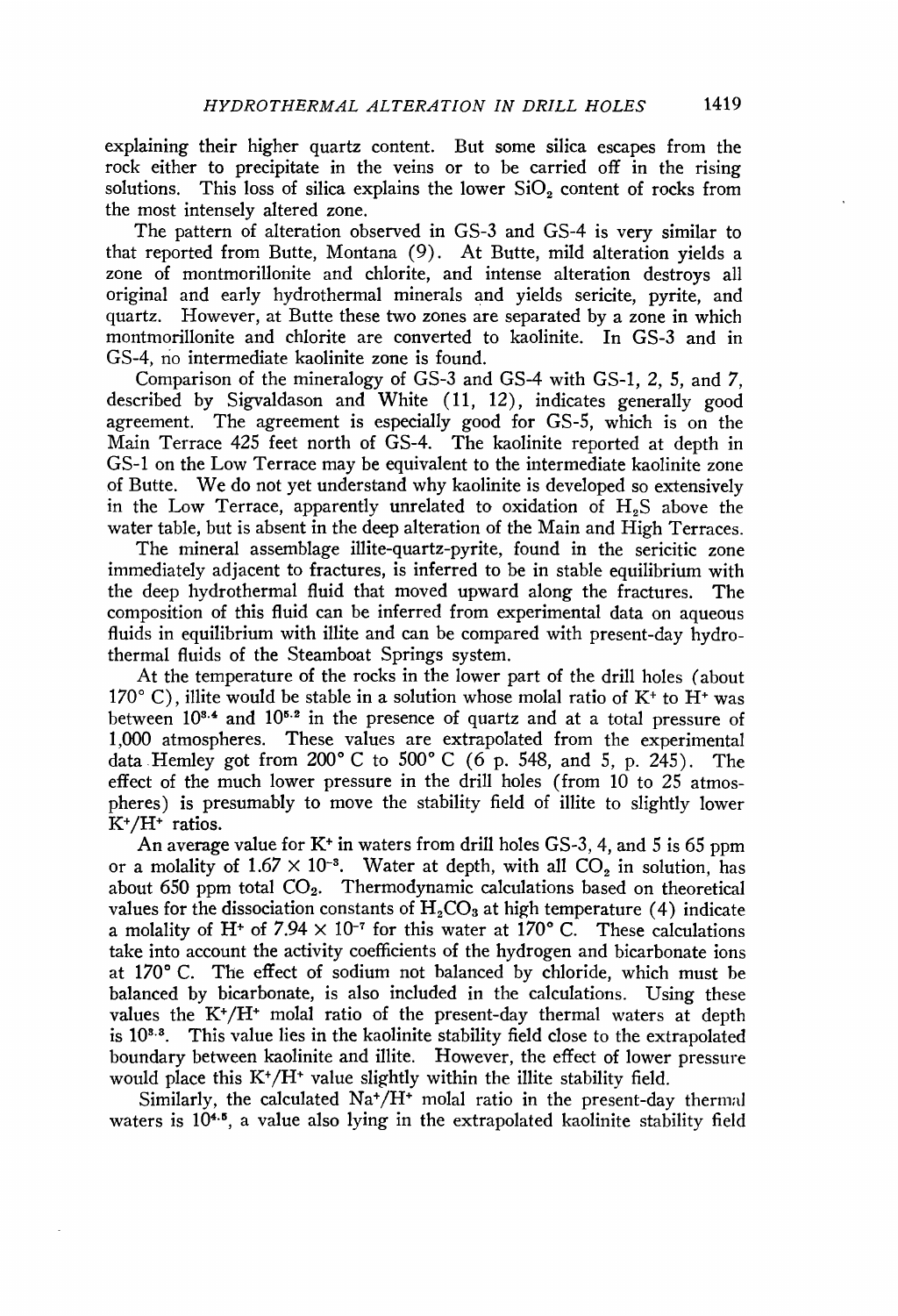**but close to the boundary between kaolinite and montmorillonite (6, p. 549). The effect of lower pressure would be to favor the formation of montmorillonite over kaolinite. However, montmorillonite is not found close to frac**tures, which must mean that the Na<sup>+</sup>/K<sup>+</sup> ratio in the hydrothermal fluid is not **high enough to make stable a sodium-rich phase.** 

The fact that montmorillonite becomes a larger proportion of the mixed**layer clay with increasing distance from the fractures, indicates that the**  Na<sup>+</sup>/K<sup>+</sup> ratio of pore fluids is increasing away from fractures. This increase in Na<sup>+</sup>/K<sup>+</sup> is caused by: a decrease in  $\bar{K}$ <sup>+</sup> due to the formation of illite in the sericitic zone, and an increase in Na<sup>+</sup> due to the breakdown of plagioclase **feldspar. Orthoclase, the dominant potassium-rich mineral in the fresh rock, does not break down until it is encroached on by the sericitic zone where it**  provides K<sup>+</sup> to the pore fluids, and results, perhaps, in a slightly higher  $K^*/H^*$  ratio than in the adjacent fracture.

**Therefore, because illite appears to be a stable phase in the most altered rocks of drill holes GS-3 and GS-4, and because the water presently in the spring system has a calculated composition in which illite should be stable, we conclude that the present-day spring waters are producing the observed hydrothermal alteration. This hypothesis, coupled with the proven ability of these waters to deposit metals,' indicate that the spring waters are similar to fluids that have formed some ore deposits.** 

## **ACKNOWLEDGMENTS**

The authors benefited from discussions of the calculation of hydrogen ion **concentration at elevated temperatures with: G. G. Ehrlich, I. Barnes, W. L. Polzer, and J. J. Hemley. Critical review was graciously provided by ]. ]. Hemley and L. J. P. Muffler.** 

**U.S. GEOLOGICAL SURVEY, MENLO PARK, CALIFORNIA, Jan. 20, 1965** 

## **REFERENCES**

- **1. Albee, A. L., 1962, Relationships between the mineral association, chemical composition and physical properties of the chlorite series: Am. Mineralogist, v. 47, p. 851-870.**
- **2. Brannock, W. W., Fix, P. F., Gianella, V. P., and White, D. E., 1948, Preliminary geochemical results at Steamboat Springs, Nevada: Am. Geophys. Union Trans., v. 29, p. 211-226.**
- **3. Chu, T. Y., Davidson, D. T., and Sheeler, J. B., 1954, Mathematical analysis of a layer extraction method for separating clay-size material from soils: Clays and Clay Minerals;**
- Proc. 2nd Nat. Conf., NAS-NRC pub. 327, p. 462-479.<br>4. Ellis, A. J., 1955, Effect of temperature on chemical equilibria in geothermal chloride<br>water: Ninth Geothermal Chemical Rept. of the New Zealand Dept. of Scientific a **Industrial Research, 8 p.**
- **5. Hemley, J. J., 1959, Some mineralogical equilibria in the system**  $K_2O-Al_2O_3-SiO_2-H_2O$ **:** Am. Jour. Sci., v. 257, p. 241–270.
- **6. Hemley, J. J. and Jones, W. R., 1964, Chemical aspects of hydrothermal alteration with**  emphasis on hydrogen metasomatism: ECON. GEOL., v. 59, p. 538-569.
- **7. LeConte, Joseph, 1883, On mineral vein formation now in progress at Steamboat Springs compared with some at Sulphur Bank: Am. Jour. Sci., v. 25, p. 424--428.**
- **8. MacEwan, D. M. C., 1956, A study of an interstratified illite-montmorillonite clay from Worcestershire, England: Clays and Clay Minerals; Proc. 4th Natl. Conf., NAS-NRC pub. 456, p. 166-172.**